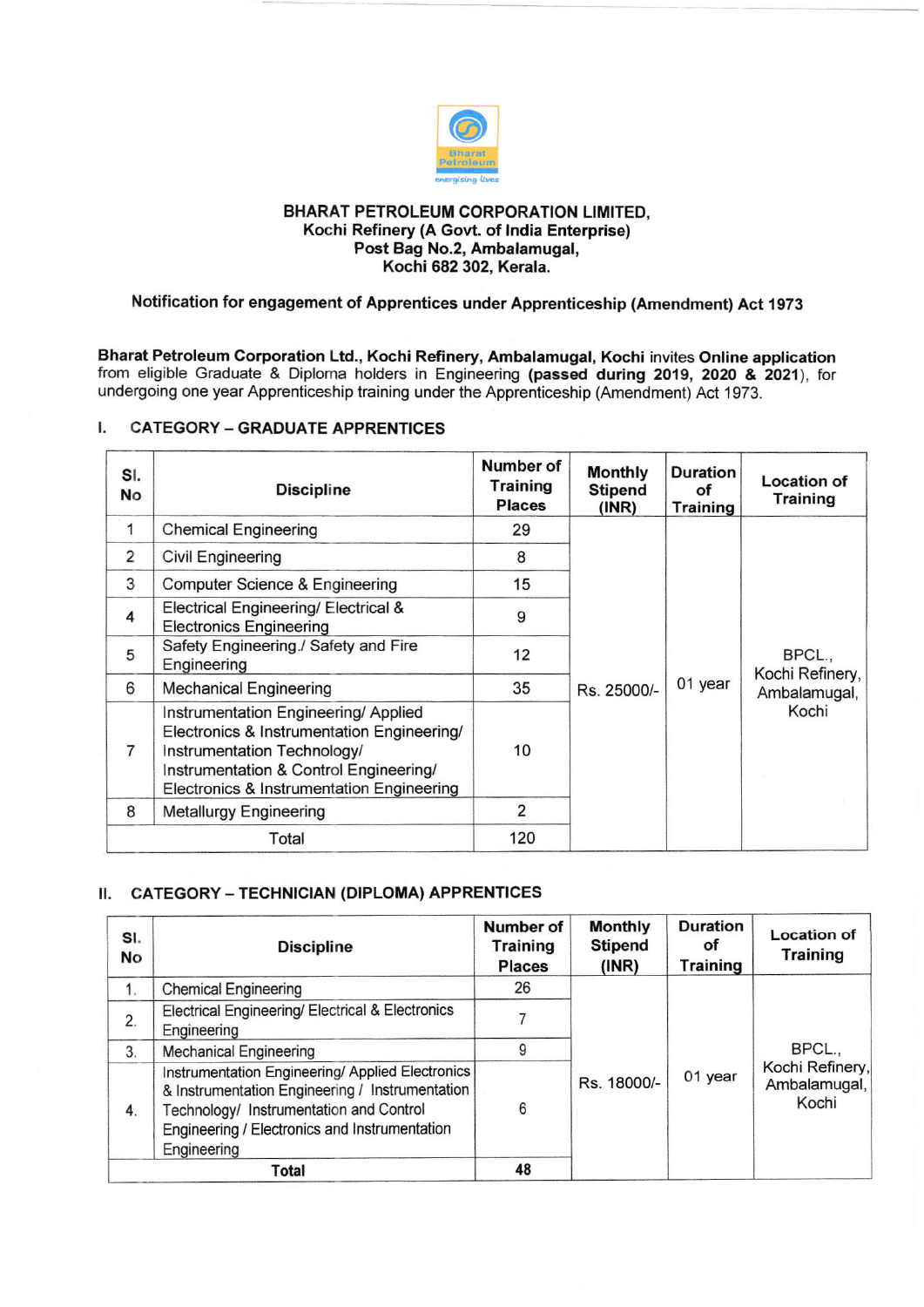#### Ш. MINIMUM EDUCATIONAL QUALIFICATIONS

## A: Category - I Graduate Apprentices:

First Class Engineering Degree [Full Time Course] in the respective discipline with 60% marks from a recognized lndian University/lnstitute (Relaxed to 50% marks for SC/ST/PWD candidates and relaxation applicable for reserved posts only).

### B: Category - Il Technician (Diploma) Apprentices:

First Class Diploma in Engineering (Full Time Course) in the respective discipline with 60% marks from State Board of Technical Education/recognized lndian University (Relaxed to 50% marks for SC/ST/PWD candidates and relaxation applicable for reserved posts only).

- tv. AGE: '18-27 Years as on 01 .08.2021 (DOB between 01 .08.1994 to 01 .08.2003). Relaxation to reserved category candidates as per guidelines in this regard.
- V. RESERVATION OF VACANCIES: Guidelines under Apprentices Act on Reservation for SC/ST/OBC/PWD will be followed. Those who are claiming reservation under SC/ST/OBC/PWD shall provide certificate as per the standard format prescribed by the Government, failing which their claim for reservation will be considered as 'General' category only. Candidates claiming reservation under OBC category should bring OBC certificate (Non-creamy layer) as per the Govt. prescribed format from the certificate issuing authority of Tahsildar. Applicable certificate need be produced at the time of interview.
- VI. DURATION OF TRAINING: The duration of Apprenticeship training will be for a period of one year as per Apprentices (Amendment) Act 1973
- VII. PREVIOUS TRAINING / EXPERIENCE: Candidates who have already undergone or are currently undergoing apprenticeship under Apprentices (Amendment) Act 1973, and/or having one year or more experience are not eligible to apply,
- VIII. SELECTION PROCEDURE: Selection will be based on the marks obtained in the qualifying examination and interview. The final merit list would be prepared according to categories General/ SC / ST / OBC / PWD on the basis of marks obtained by the candidates. Engagement for apprenticeship training will be subject to the selected candidates clearing the medical examination.

### For students who have already enrolled in the National Web Portal and having login details For students who have not so far enrolled in the National Web Portal After verification of student enrolment by BOAT (SR), a student will be able to login and apply Step 1: a. Login b. Click Establishment Request Menu c. Click Find Establishment d. Upload Resume e. Choose Establishment name f. Type "Bharat Petroleum Corporation Ltd, Kochi Refinery" and search g. Click apply h. Click apply again. Step 1: a. Go to www. mhrdnats.gov.in b. Click Enroll c. Complete the application form d. A unique Enrolment Number for each student will be generated. Please note: Please wait for at least one day for enrollment verification and approval. After this student can proceed to Step 2.

#### PROCEDURE FOR REGISTRATION AND SUBMISSION OF APPLICATION: IX: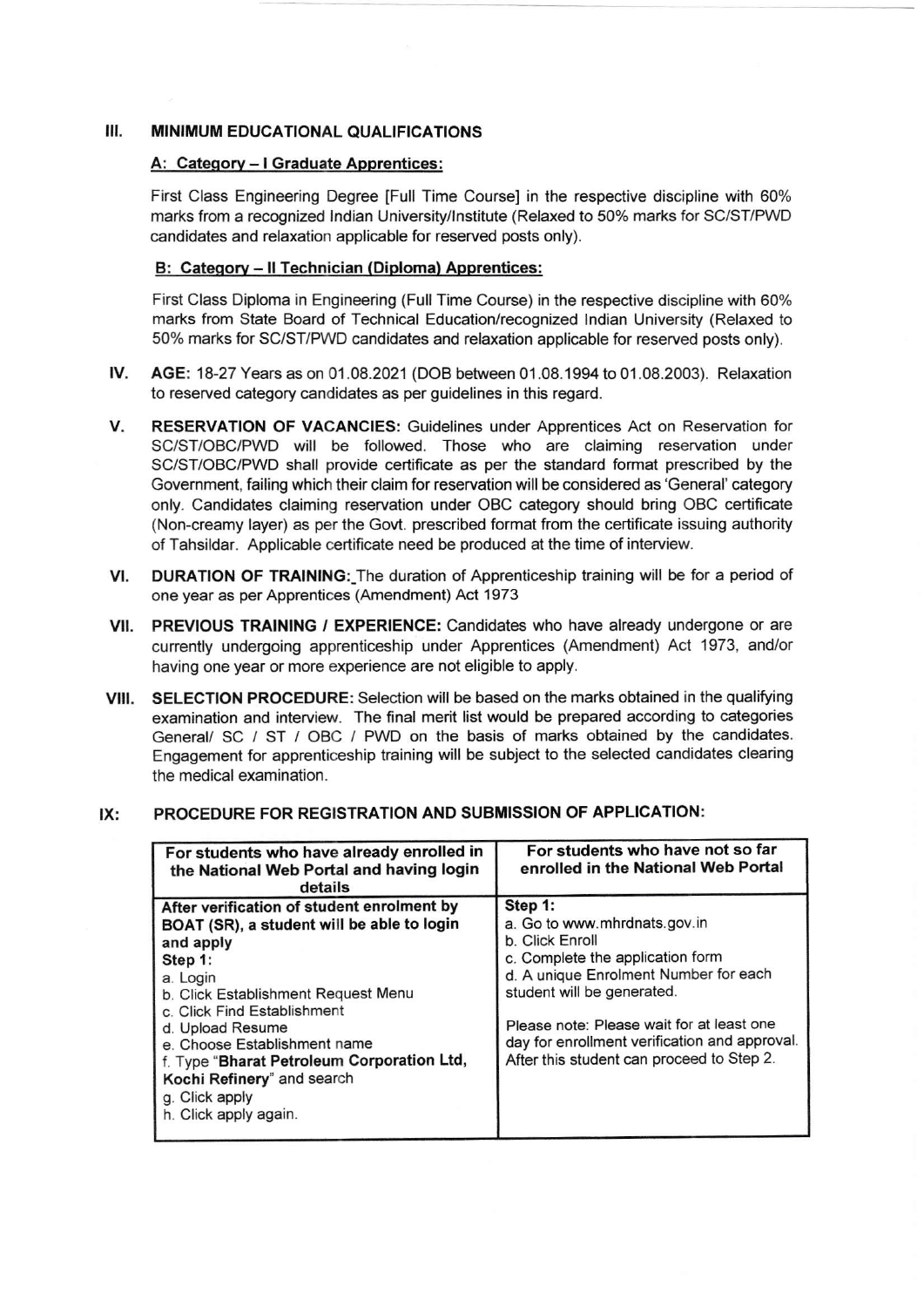| For students who have already enrolled in<br>the National Web Portal and having login<br>details | For students who have not so far<br>enrolled in the National Web Portal                                                                                                                                                                                             |
|--------------------------------------------------------------------------------------------------|---------------------------------------------------------------------------------------------------------------------------------------------------------------------------------------------------------------------------------------------------------------------|
|                                                                                                  | Step 2:<br>a. Login<br>b. Click Establishment Request Menu<br>c. Click Find Establishment<br>d. Upload Resume<br>e. Choose Establishment name<br>f. Type "Bharat Petroleum Corporation<br>Ltd, Kochi Refinery" and search<br>g. Click apply<br>h. Click apply again |

For queries, related to student enrollment in Web portal, contact through e-mail: studentquery@boat-srp.com, kiplacement@boat-srp.com.

#### x BOARDING/LODGING: No boarding or lodging expenses are admissible

xt Upon completion ofthe Apprenticeship period Bharat Petroleum Corporation Ltd shall have no obligation to offer employment to such apprentices nor can an apprentice claim right for employment on the grounds of completion of Apprenticeship.

#### XII **IMPORTANT DATES:**

| SI.<br>No | <b>Activity</b>                                                                                                   | Date       |
|-----------|-------------------------------------------------------------------------------------------------------------------|------------|
|           | Online Application starting date                                                                                  | 05.07.2021 |
|           | Last date for enrolling in NATS portal in order to apply to "Bharat<br>Petroleum Corporation Ltd, Kochi Refinery" | 20.07.2021 |
| 3         | Last date for applying to "Bharat Petroleum Corporation Ltd,<br>Kochi Refinery"                                   | 25.07.2021 |

The list of shortlisted candidates for interview shall be published in the website: http://www.boat-srp.com under Organized Events & News Section in home page. Shortlisted candidates will also be informed through e-mail the date and place of the interview. Please visit this section of the website for any update from time to time and maximum details will be posted in the website link only.

### INCOMPLETE / ERRONEOUS ONLINE APPLICATION RECEIVED AFTER DUE DATE wlLL BE REJECTED. xilt

- No further communication in this regard will be entertained. xlv
- Board of Apprenticeship training (SR) has not entrusted / authorized any individual organization to coordinate (or) liaison their work. Candidates beware of touts and BOAT is not responsible for such unwanted incident. xv
- Canvassing / Pressuring through any source will disqualify the candidature and their name will be removed from the official records without prior intimation and this Board will not responsible for such cases. xvı
- Everything else being equal, preference will be given to erstwhile Kochi Refinery project evictees. xvll
- Number of positions mentioned above are indicative and may increase or decrease at the absolute discretion of the Corporation. xv